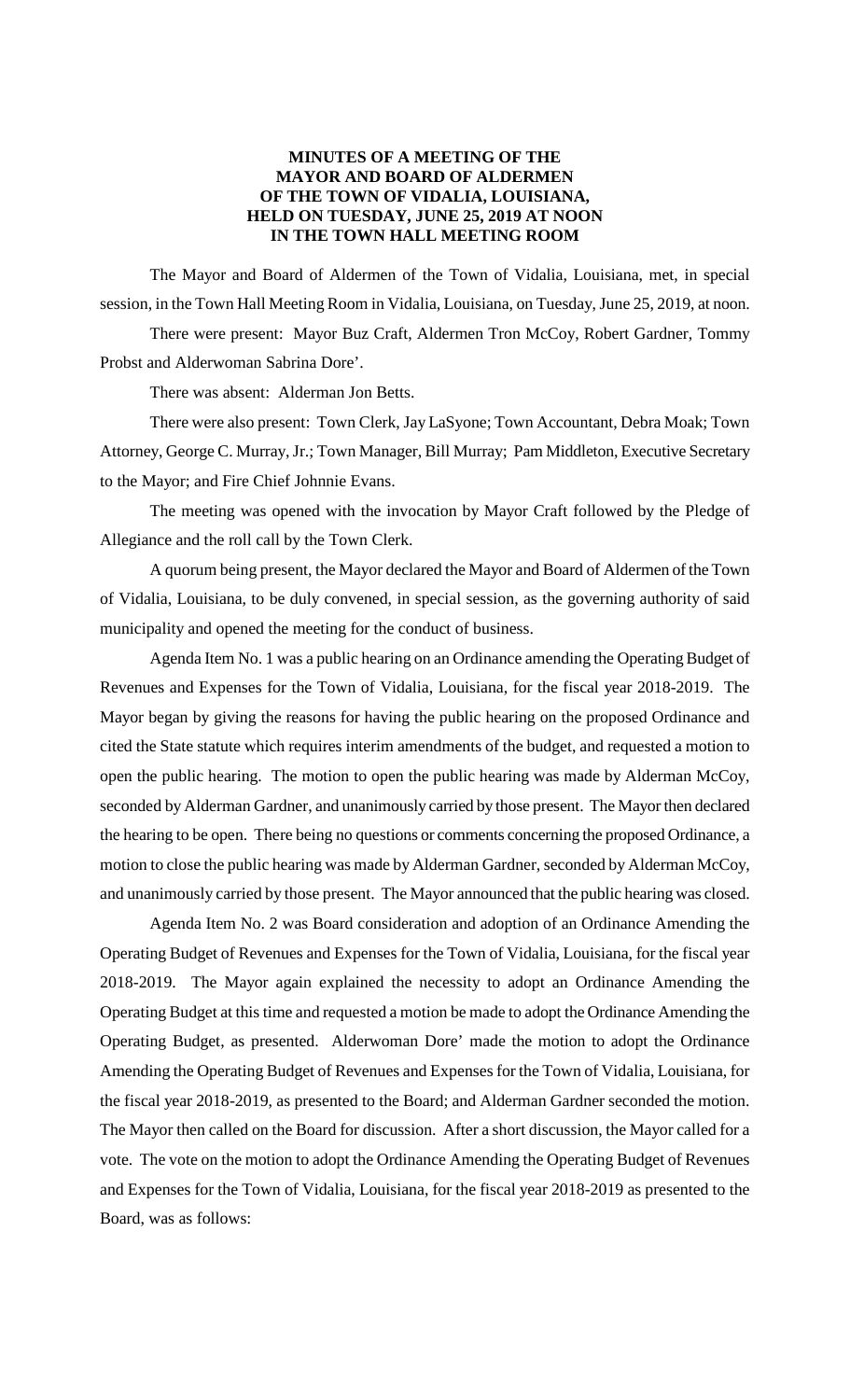YEAS: Alderwoman Dore' and Aldermen Gardner and McCoy.

NAYS: Alderman Probst.

ABSENT: Alderman Betts.

ABSTAINING: None.

There being three (3) YEAS to one (1) NAY, the Mayor declared the motion to amend the budget, as presented, passes and declared that the Ordinance previously introduced at the June 11, 2019, meeting of the Mayor and Board of Aldermen, and after due public notice and deliberation, amending the Operating Budget of Revenues and Expenses for the Town of Vidalia, Louisiana, for the fiscal year 2018-2019, to be duly adopted.

(COPY OF ORDINANCE ATTACHED HERETO AND MADE A PART HEREOF).

There being no further items on the agenda, on motion by Alderwoman Dore', seconded by Alderman Gardner, and unanimously carried by all present, the meeting was adjourned.

\_/s/ Jay LaSyone\_\_\_\_\_\_\_\_\_\_\_\_\_\_\_\_\_ \_/s/ Buz Craft JAY LASYONE, CITY CLERK

\_\_\_\_\_\_\_\_\_\_\_\_\_\_\_\_\_\_\_\_\_\_\_\_\_